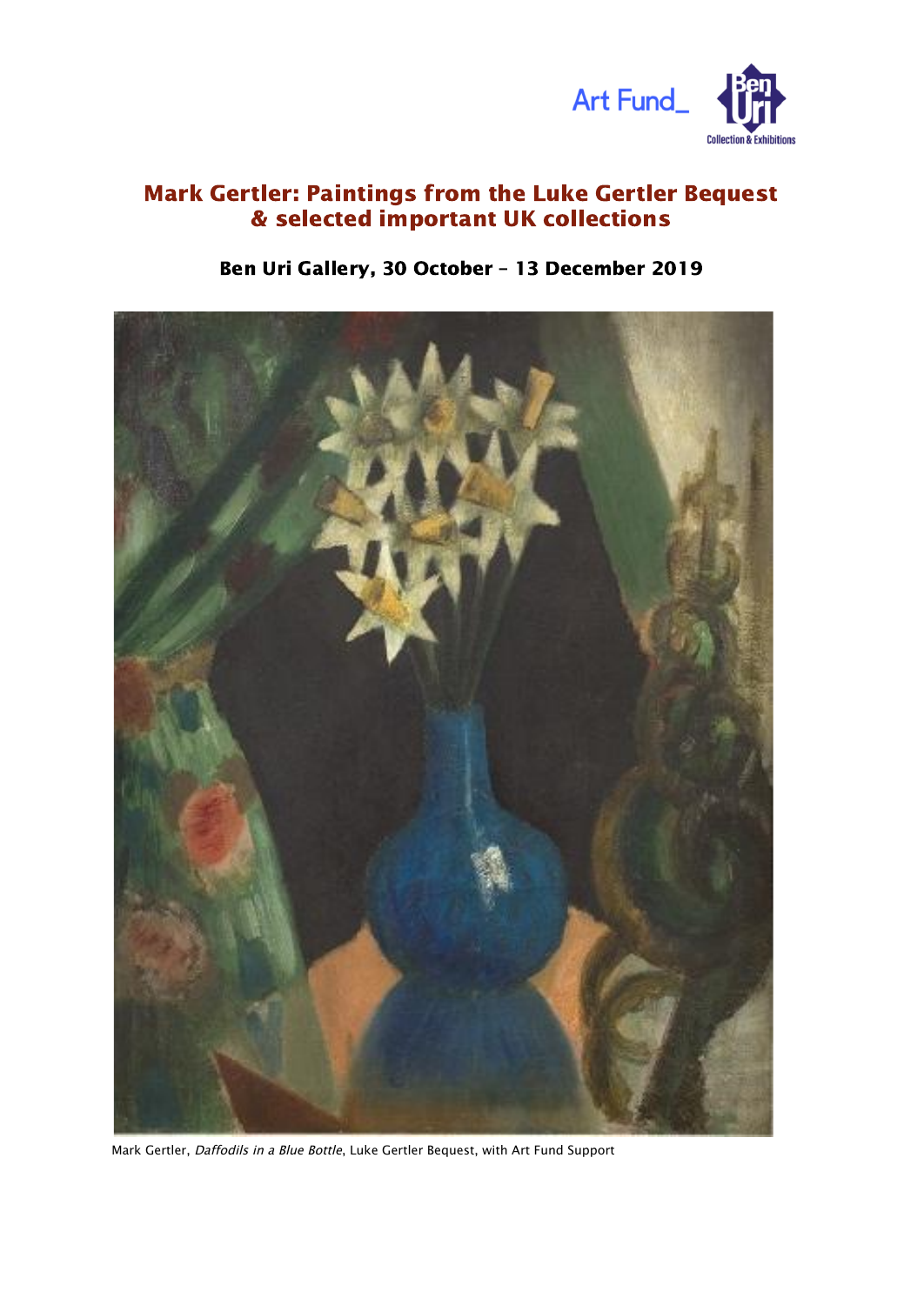BURU (the Ben Uri Research Unit) is proud to announce the exhibition, Mark Gertler: Paintings from the Collection of Luke Gertler & selected important UK collections, showcasing five important paintings from the Estate of the artist's son, Luke Gertler (1932–2017), which are on loan from Art Fund: The Artist's Parents (c. 1909–10), The Artist's Brother, Harry (c. 1911), Daffodils in <sup>a</sup> Blue Bottle (1916), Trees at Sanatorium, Scotland (1921) and The Coster Woman (1923). These loans represent the major themes and motifs of Gertler's early career: portraiture (particularly of members of his own family), the still life, and landscape, and have provided the catalyst and context for the current show.

Following the recent Gertler display at Tate Britain (Feb–Oct 2018), this exhibition also marks the 80<sup>th</sup> anniversary year of the artist's death and these loans, executed between  $c$ . 1908 and 1924, span Gertler's personal and artistic journey from the East End to Hampstead via the Slade School of Fine Art. They are complemented by paintings and drawings from the Jerwood and Ben Uri Collections, as well as selected important UK private collections, with a particular focus on the fine draughtsmanship that underlies Gertler's oeuvre. Highlights include Head of a Girl (1910, Jerwood Collection) – formerly in the Collection of Paul Nash – the study for The Violinist (1912, Private Collection), further separate drawings of both sitters for Gertler's much-loved Rabbi and Grandchild (1913, both Private Collections), Ben Uri's celebrated Rabbi and Rabbitzin (1914), figurative drawings for Gertler's best-known painting, Merry-Go-Round (1915, 1916), a Coster Woman study (1924), and a head of the writer Arnold Bennett (c. 1927).

## Editors notes:

'Whitechapel Boy' Mark Gertler (1891–1939) was born in London's East End to Austrian-Jewish immigrant parents, spent his early years in the family's native Galicia in the Austro-Hungarian empire, and returned to the East End in 1896. The first and youngest 'Whitechapel Boy' of his generation to attend the Slade School of Fine Art (1908–12), he was part of the 'Crisis of Brilliance' generation, which also included David Bomberg, (Dora) Carrington, Paul Nash, C. R. W. Nevinson and Stanley Spencer. He began exhibiting with Vanessa Bell's Friday Club in 1910, with the New English Art Club in 1911, at the Chenil Galler ies in 1912, among fellow Whitechapel Boys in Bomberg and Epstein's so-called "Jewish Section" at the Whitechapel Art Gallery Review of Modern Movements in 1914, and with the London Group in 1915, where his early pictures caused 'uproar'. In the same year he left the East End for Hampstead, where he chose to settle for the rest of his life. His post-Slade work was profoundly influenced by Post-Impressionism and he exhibited with Roger Fry's Omega Workshops (1917–18), before developing an admiration for Renoir during the 1920s, reflected in his five solo shows at the Goupil Gallery (1921–6). Following his collapse from tuberculosis in 1920, he was plagued by ill health and depression in his